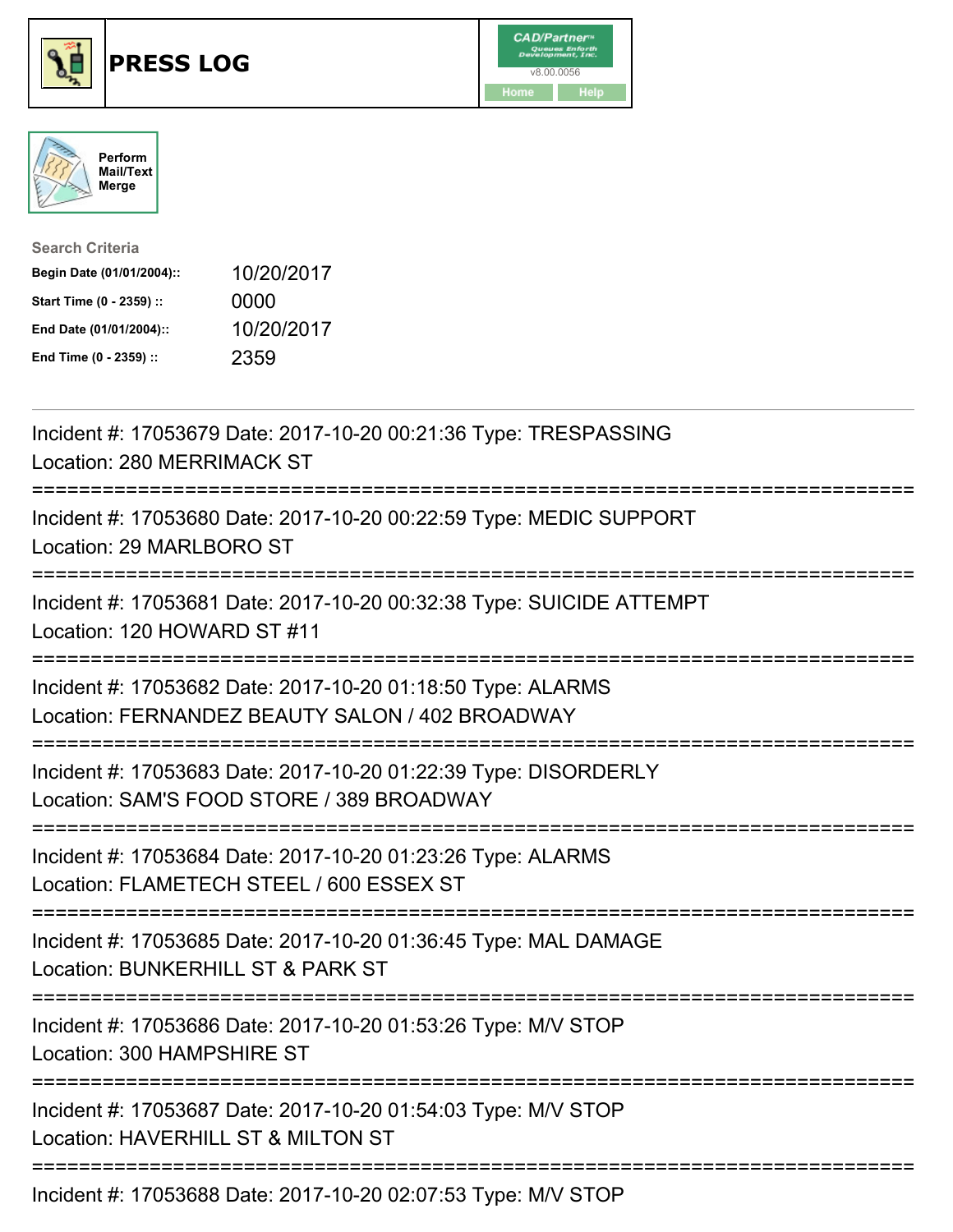| Location: HAVERHILL ST & WEST ST<br>--------------------                                                                               |
|----------------------------------------------------------------------------------------------------------------------------------------|
| Incident #: 17053689 Date: 2017-10-20 02:12:23 Type: MAN DOWN<br>Location: 204 ESSEX ST                                                |
| Incident #: 17053691 Date: 2017-10-20 02:16:24 Type: SHOTS FIRED<br>Location: ABBOTT ST & PHILLIPS ST<br>==========================    |
| Incident #: 17053690 Date: 2017-10-20 02:16:56 Type: MAL DAMAGE<br>Location: BAILEY ST & OSGOOD ST<br>=========================        |
| Incident #: 17053692 Date: 2017-10-20 02:39:50 Type: M/V STOP<br>Location: GROTON ST & S BROADWAY                                      |
| Incident #: 17053693 Date: 2017-10-20 02:40:07 Type: M/V STOP<br>Location: BRADFORD ST & HAMPSHIRE ST<br>============================= |
| Incident #: 17053694 Date: 2017-10-20 02:45:28 Type: M/V STOP<br>Location: PARKER ST & SALEM ST                                        |
| Incident #: 17053695 Date: 2017-10-20 02:46:30 Type: M/V STOP<br>Location: FULTON ST & PROSPECT ST                                     |
| Incident #: 17053696 Date: 2017-10-20 02:47:38 Type: M/V STOP<br>Location: PARKER ST & SALEM ST                                        |
| Incident #: 17053697 Date: 2017-10-20 02:52:04 Type: M/V STOP<br>Location: AMES ST & RIVERSIDE DR                                      |
| Incident #: 17053698 Date: 2017-10-20 03:07:02 Type: UNKNOWN PROB<br>Location: 15 BELMONT ST                                           |
| Incident #: 17053699 Date: 2017-10-20 03:31:19 Type: SUS PERS/MV<br>Location: SPEEDWAY / 651 BROADWAY                                  |
| Incident #: 17053700 Date: 2017-10-20 03:33:42 Type: HIT & RUN M/V<br>Location: 268 BAILEY ST FL 3                                     |
| Incident #: 17053701 Date: 2017-10-20 03:35:57 Type: HIT & RUN M/V<br>Location: SHAWSHEEN PARK / null                                  |
| Incident #: 17053702 Date: 2017-10-20 03:36:43 Type: M/V STOP                                                                          |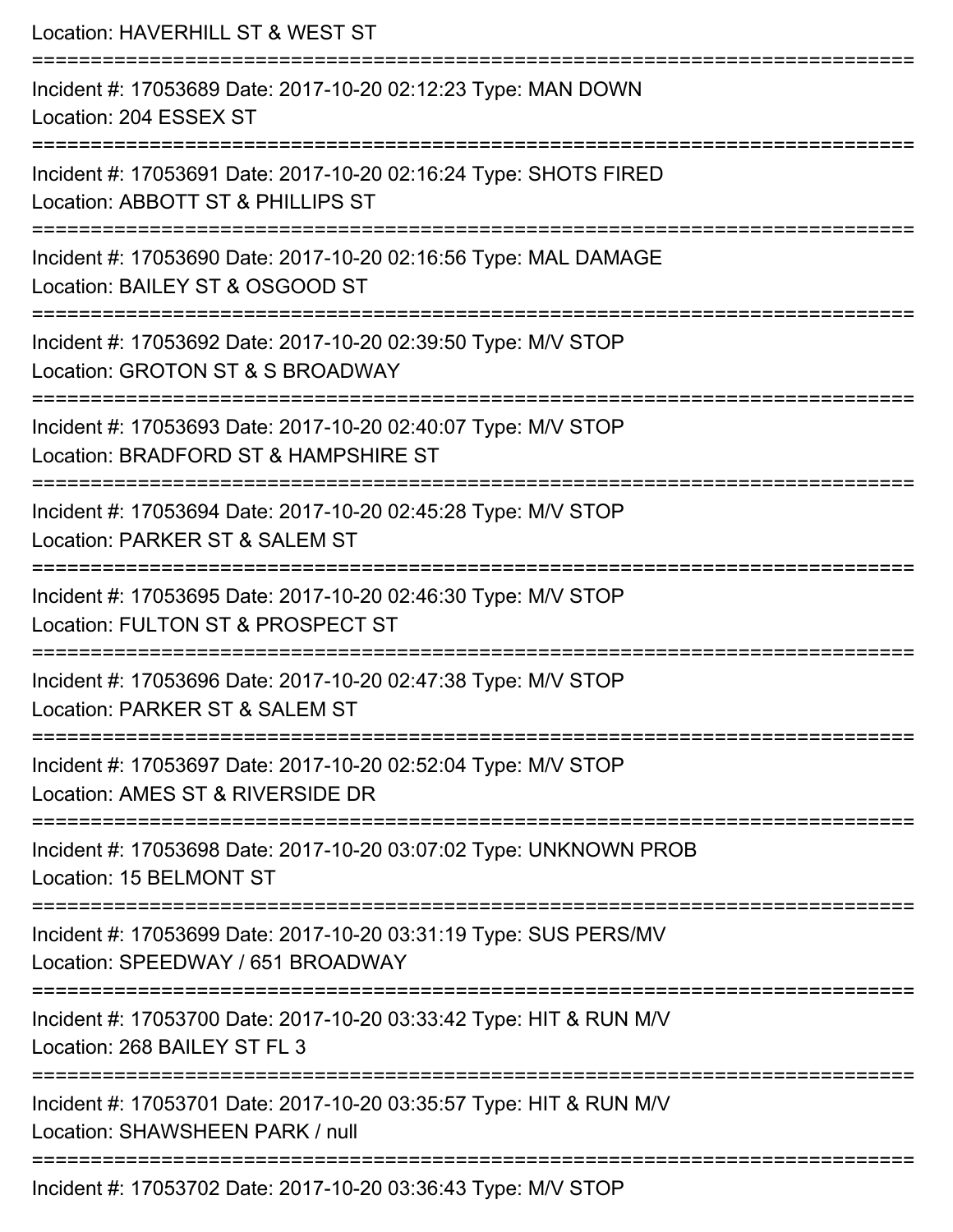| Incident #: 17053703 Date: 2017-10-20 03:51:36 Type: M/V STOP<br>Location: PORTLAND ST TEMPLE ST                               |
|--------------------------------------------------------------------------------------------------------------------------------|
| Incident #: 17053704 Date: 2017-10-20 04:57:11 Type: MV/BLOCKING<br>Location: TOW / 125 OSGOOD ST                              |
| Incident #: 17053705 Date: 2017-10-20 05:50:12 Type: UNWANTEDGUEST<br>Location: 656 LOWELL ST                                  |
| Incident #: 17053706 Date: 2017-10-20 05:52:22 Type: ALARM/BURG<br>Location: MERRIMACK RIVERWALK PROPERTIES / 280 MERRIMACK ST |
| Incident #: 17053707 Date: 2017-10-20 06:19:49 Type: SUS PERS/MV<br>Location: INMAN ST & BROOKFIELD                            |
| =============<br>Incident #: 17053708 Date: 2017-10-20 06:24:42 Type: ALARM/BURG<br>Location: SUPERIOR CLEANERS / 37 ESSEX ST  |
| Incident #: 17053709 Date: 2017-10-20 06:26:11 Type: ALARM/BURG<br>Location: TAVERN ON MERRIMACK / 275 MERRIMACK ST            |
| Incident #: 17053710 Date: 2017-10-20 06:47:34 Type: M/V STOP<br>Location: BROADWAY & PARK ST                                  |
| Incident #: 17053711 Date: 2017-10-20 06:54:36 Type: ALARM/BURG<br>Location: ADVANCED AUTO / 183 BROADWAY                      |
| Incident #: 17053712 Date: 2017-10-20 07:44:44 Type: ALARM/BURG<br>Location: AMERICAN POSTAL AND SHIPPING / 317 S BROADWAY     |
| Incident #: 17053713 Date: 2017-10-20 07:45:32 Type: AUTO ACC/PI<br>Location: TOW / FERRY ST & MARSTON ST                      |
| Incident #: 17053714 Date: 2017-10-20 07:45:43 Type: AUTO ACC/NO PI<br>Location: ELM ST & JACKSON ST                           |
| Incident #: 17053715 Date: 2017-10-20 07:45:53 Type: MAL DAMAGE<br>Location: 12 BERKELEY ST                                    |
| Incident #: 17053716 Date: 2017-10-20 07:59:41 Type: TRANSPORT                                                                 |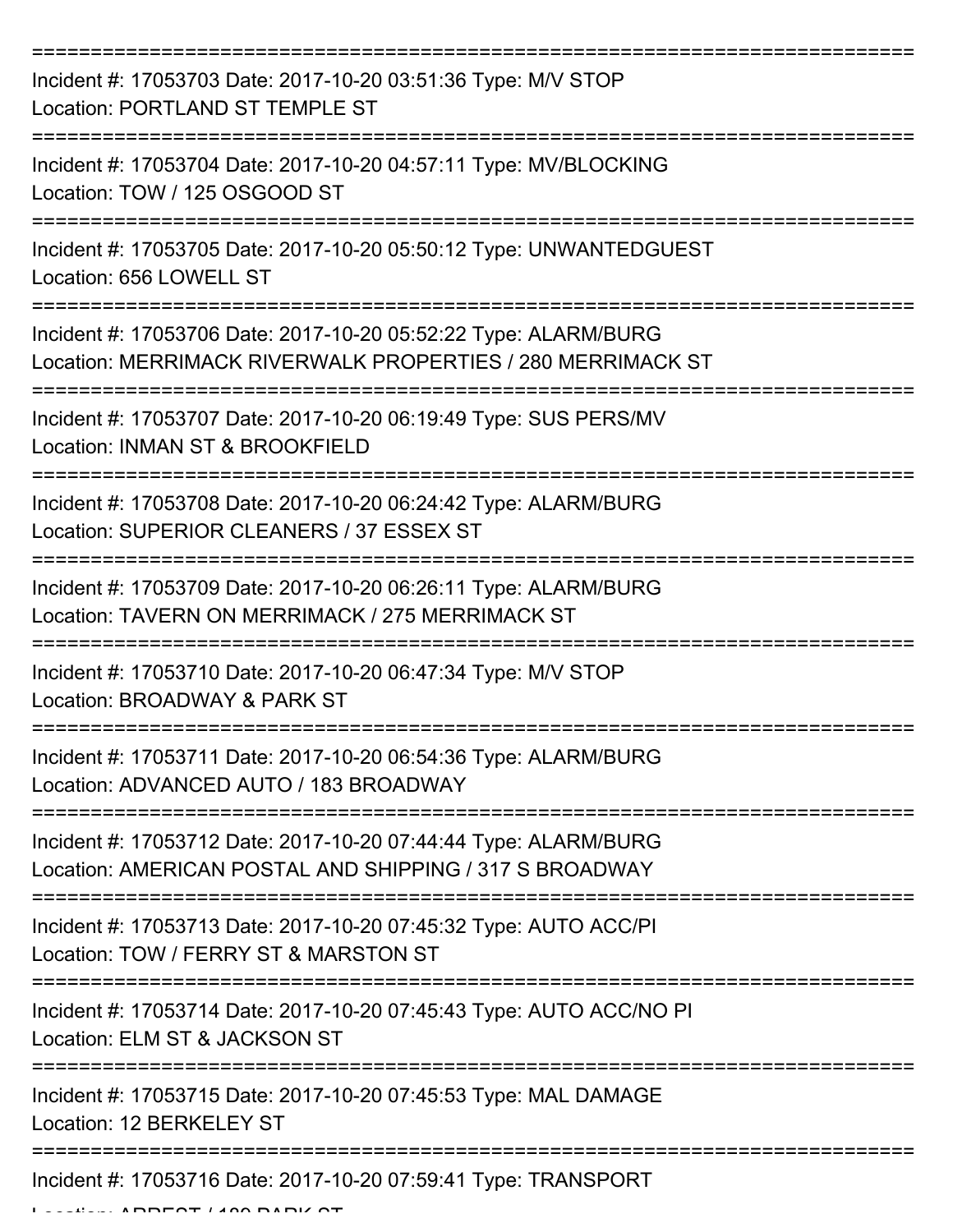| Incident #: 17053717 Date: 2017-10-20 08:12:30 Type: MEDIC SUPPORT<br>Location: MCDONALDS / 50 BROADWAY                 |
|-------------------------------------------------------------------------------------------------------------------------|
| Incident #: 17053718 Date: 2017-10-20 08:14:32 Type: M/V STOP<br>Location: MARKET ST & PARKER ST                        |
| Incident #: 17053719 Date: 2017-10-20 08:17:14 Type: M/V STOP<br>Location: AVON ST & JACKSON ST                         |
| Incident #: 17053720 Date: 2017-10-20 08:22:39 Type: SEX OFFENDER<br>Location: 90 LOWELL ST                             |
| Incident #: 17053721 Date: 2017-10-20 08:23:03 Type: M/V STOP<br>Location: S BROADWAY & SHATTUCK ST                     |
| Incident #: 17053722 Date: 2017-10-20 08:30:42 Type: KEEP PEACE<br>Location: 326 LOWELL ST                              |
| Incident #: 17053723 Date: 2017-10-20 08:45:17 Type: STOL/MV/PAS<br><b>Location: 91 NEWBURY ST</b>                      |
| Incident #: 17053724 Date: 2017-10-20 08:48:49 Type: INVESTIGATION<br>Location: LAWRENCE HIGH SCHOOL / 233 HAVERHILL ST |
| Incident #: 17053725 Date: 2017-10-20 09:00:13 Type: DISTURBANCE<br>Location: 301 MERRIMACK ST                          |
| Incident #: 17053726 Date: 2017-10-20 09:09:41 Type: DISTURBANCE<br>Location: KINGSTON ST & S BROADWAY                  |
| Incident #: 17053727 Date: 2017-10-20 09:19:55 Type: ALARM/BURG<br>Location: CONDORDIA LOUNGE / 1 E PLATT ST            |
| Incident #: 17053728 Date: 2017-10-20 09:20:23 Type: ROBBERY ARMED<br>Location: BAILEY ST & S UNION ST                  |
| Incident #: 17053729 Date: 2017-10-20 09:31:56 Type: M/V STOP<br>Location: BOXFORD ST & S UNION ST                      |
| Incident #: 17053730 Date: 2017-10-20 09:44:54 Type: SUS PERS/MV                                                        |

Location: 32 34 IEEEEDCAN CT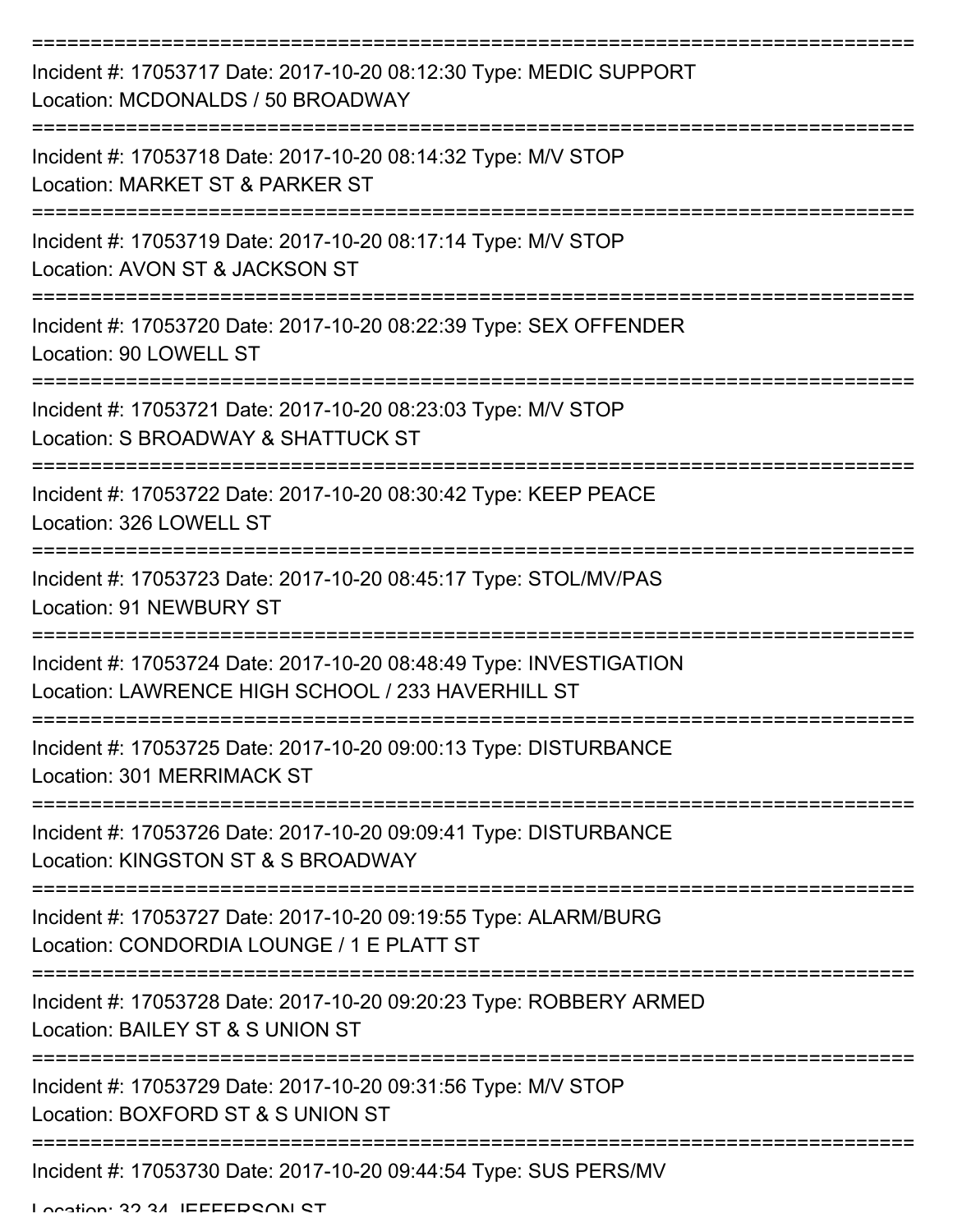| Incident #: 17053731 Date: 2017-10-20 09:45:13 Type: DISTURBANCE<br>Location: DUNKIN DONUTS / 226 WINTHROP AV                     |
|-----------------------------------------------------------------------------------------------------------------------------------|
| Incident #: 17053732 Date: 2017-10-20 09:49:10 Type: M/V STOP<br>Location: E PLATT ST & MARSTON ST                                |
| Incident #: 17053733 Date: 2017-10-20 09:55:00 Type: DISTURBANCE<br>Location: 414 COMMON ST                                       |
| Incident #: 17053734 Date: 2017-10-20 09:56:42 Type: M/V STOP<br>Location: HAVERHILL ST & JACKSON ST                              |
| Incident #: 17053735 Date: 2017-10-20 10:08:01 Type: SUS PERS/MV<br>Location: 32 DARTMOUTH ST                                     |
| Incident #: 17053736 Date: 2017-10-20 10:20:35 Type: AUTO ACC/UNK PI<br>Location: 25 MARSTON ST                                   |
| Incident #: 17053737 Date: 2017-10-20 10:23:43 Type: B&E/PAST<br>Location: RAMYS MOTORS / 1 WATER ST                              |
| ===========<br>Incident #: 17053739 Date: 2017-10-20 10:38:53 Type: SUICIDE ATTEMPT<br>Location: FALLS BRIDGE / null              |
| Incident #: 17053738 Date: 2017-10-20 10:39:03 Type: M/V STOP<br>Location: MARKET ST & OSGOOD ST                                  |
| Incident #: 17053740 Date: 2017-10-20 10:57:06 Type: M/V STOP<br>Location: 60 ISLAND ST                                           |
| =============================<br>Incident #: 17053741 Date: 2017-10-20 11:00:25 Type: M/V STOP<br>Location: METHUEN ST & UNION ST |
| Incident #: 17053742 Date: 2017-10-20 11:15:30 Type: DOMESTIC/PROG<br>Location: 76 SARATOGA ST FL 3                               |
| Incident #: 17053743 Date: 2017-10-20 11:27:20 Type: INVESTIGATION<br>Location: 98 SALEM ST #4                                    |
| Incident #: 17053744 Date: 2017-10-20 11:40:37 Type: TOW/REPOSSED<br>Location: 3 W KENNETH ST                                     |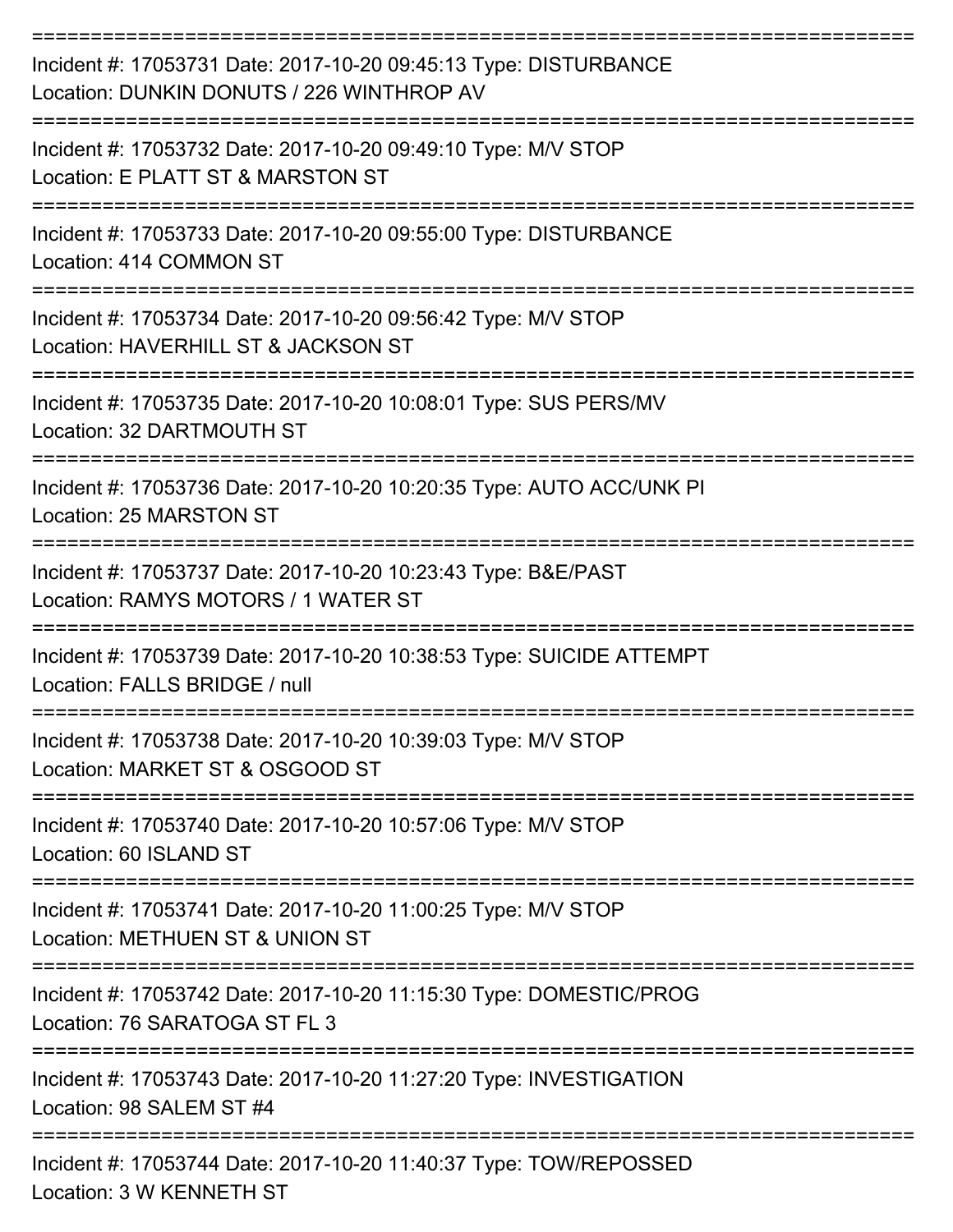| Incident #: 17053745 Date: 2017-10-20 11:44:10 Type: CK WELL BEING<br>Location: 145 ESSEX ST                                       |
|------------------------------------------------------------------------------------------------------------------------------------|
| ===============================<br>Incident #: 17053746 Date: 2017-10-20 11:44:32 Type: MISSING PERS<br>Location: 290 HOWARD ST #3 |
| Incident #: 17053747 Date: 2017-10-20 11:51:39 Type: M/V STOP<br>Location: CONCORD ST & FRANKLIN ST                                |
| Incident #: 17053748 Date: 2017-10-20 12:03:16 Type: DISTURBANCE<br>Location: 76 SARATOGA ST FL 3                                  |
| Incident #: 17053749 Date: 2017-10-20 12:08:04 Type: ANIMAL COMPL<br>Location: METHUEN REDEMPTION CENTER / 651 BROADWAY            |
| Incident #: 17053750 Date: 2017-10-20 12:11:35 Type: M/V STOP<br>Location: 411 RIVERSIDE DR                                        |
| Incident #: 17053751 Date: 2017-10-20 12:13:55 Type: M/V STOP<br><b>Location: MERRIMACK ST</b>                                     |
| Incident #: 17053752 Date: 2017-10-20 12:16:51 Type: B&E/PAST<br>Location: 316 SALEM ST                                            |
| Incident #: 17053753 Date: 2017-10-20 12:18:51 Type: SUS PERS/MV<br>Location: 51 WEST ST                                           |
| Incident #: 17053754 Date: 2017-10-20 12:27:41 Type: LOST PROPERTY<br>Location: SOUTH COMMMON / S UNION                            |
| Incident #: 17053755 Date: 2017-10-20 13:11:21 Type: M/V STOP<br>Location: RIVERSIDE DR                                            |
| Incident #: 17053756 Date: 2017-10-20 13:16:20 Type: MV/BLOCKING<br>Location: 173 WALNUT ST                                        |
| Incident #: 17053758 Date: 2017-10-20 13:16:21 Type: LOST PROPERTY<br>Location: 30 HOBSON ST FL 2                                  |
| Incident #: 17053757 Date: 2017-10-20 13:16:44 Type: SEX OFFENDER<br>Location: 90 LOWELL ST                                        |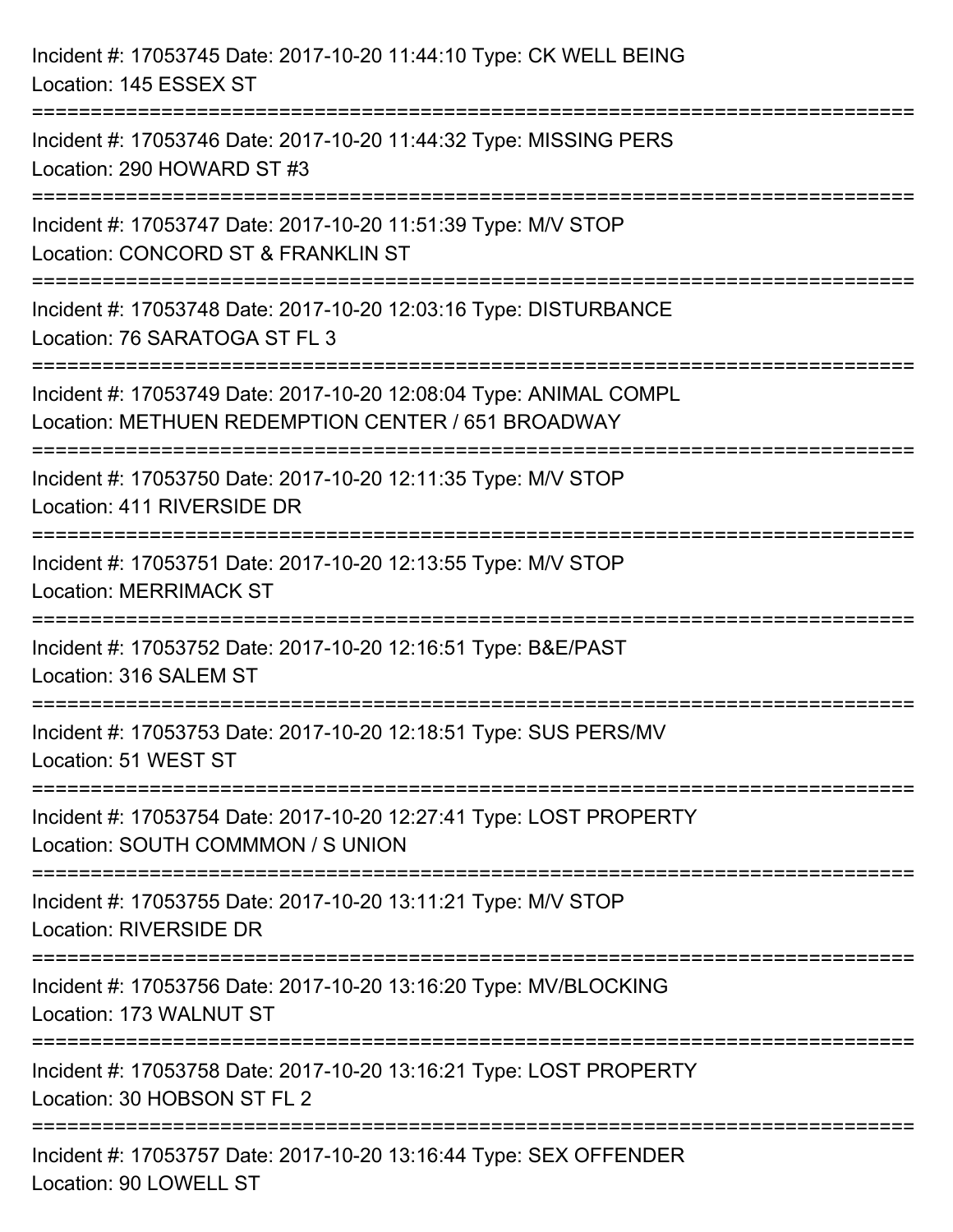| Incident #: 17053759 Date: 2017-10-20 13:25:27 Type: M/V STOP<br>Location: NESMITH ST & RIVERSIDE DR                         |
|------------------------------------------------------------------------------------------------------------------------------|
| Incident #: 17053760 Date: 2017-10-20 13:25:45 Type: LARCENY/PAST<br>Location: 117 HAVERHILL ST FL 2                         |
| Incident #: 17053761 Date: 2017-10-20 13:35:15 Type: UNKNOWN PROB<br>Location: BROADWAY & LOWELL ST<br>:==================== |
| Incident #: 17053762 Date: 2017-10-20 13:44:09 Type: WARRANT SERVE<br>Location: 180 PARK ST                                  |
| Incident #: 17053763 Date: 2017-10-20 14:08:19 Type: M/V STOP<br>Location: 50 ESSEX ST                                       |
| Incident #: 17053764 Date: 2017-10-20 14:25:50 Type: M/V STOP<br>Location: E HAVERHILL ST & OAK ST                           |
| Incident #: 17053765 Date: 2017-10-20 14:31:33 Type: M/V STOP<br>Location: 200 BROADWAY                                      |
| Incident #: 17053766 Date: 2017-10-20 14:32:40 Type: GUN CALL<br>Location: 7 DURHAM ST                                       |
| Incident #: 17053767 Date: 2017-10-20 14:43:33 Type: B&E/PAST<br>Location: 329 HIGH ST                                       |
| Incident #: 17053768 Date: 2017-10-20 14:49:09 Type: AUTO ACC/NO PI<br>Location: 158 JACKSON ST                              |
| --------------------------------<br>Incident #: 17053769 Date: 2017-10-20 14:55:54 Type: DRUG VIO<br>Location: 8 PROSPECT CT |
| Incident #: 17053770 Date: 2017-10-20 14:56:06 Type: ABAND MV<br><b>Location: BAILEY ST</b>                                  |
| Incident #: 17053771 Date: 2017-10-20 15:04:58 Type: NEIGHBOR PROB<br>Location: 77 S UNION ST                                |
| Incident #: 17053772 Date: 2017-10-20 15:23:40 Type: M/V STOP<br>Location: ESSEX ST & OXFORD ST                              |

===========================================================================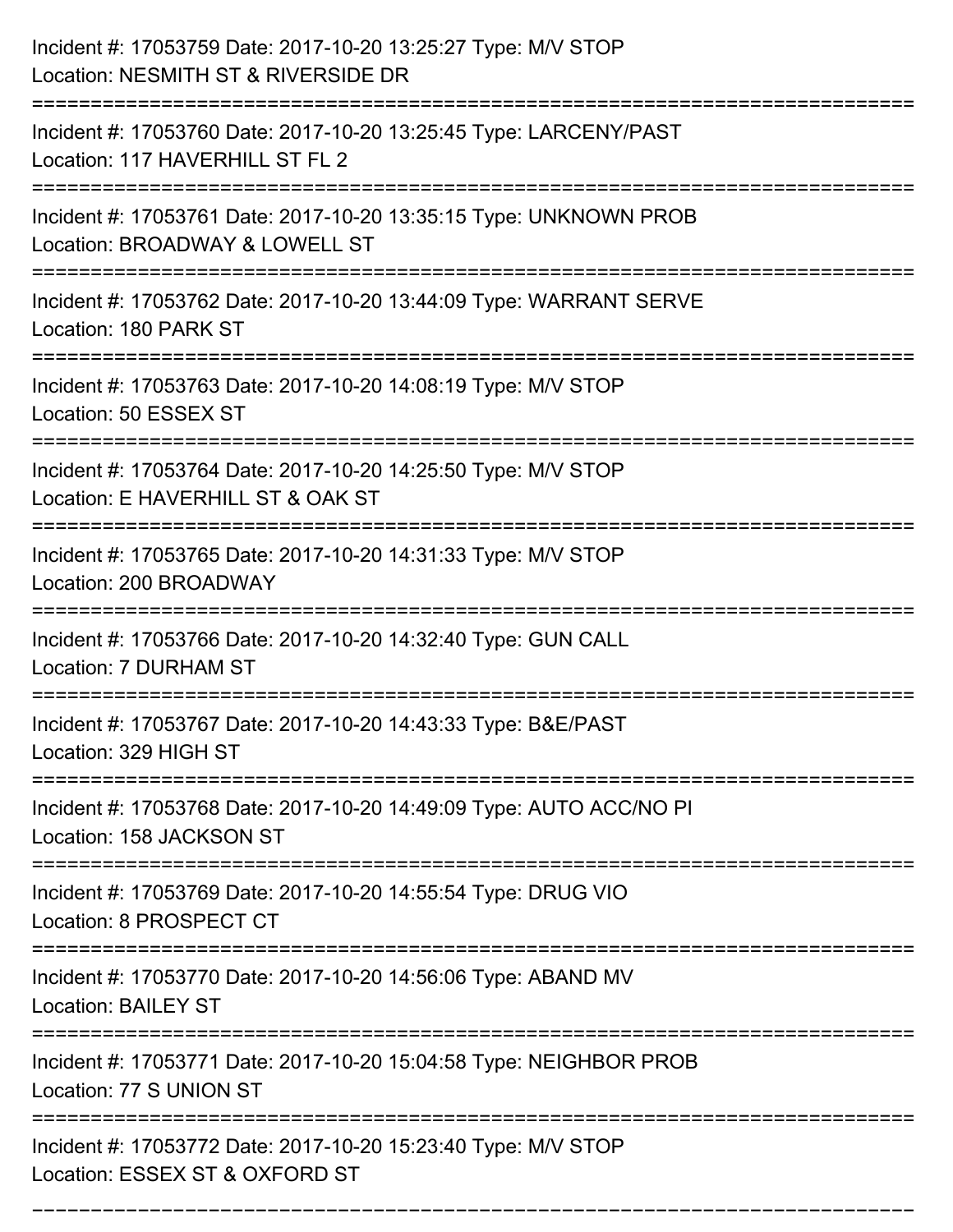| Incident #: 17053773 Date: 2017-10-20 15:24:19 Type: FIGHT<br>Location: 46 MARSTON ST                                                                                    |
|--------------------------------------------------------------------------------------------------------------------------------------------------------------------------|
| Incident #: 17053775 Date: 2017-10-20 15:26:37 Type: DISTURBANCE<br>Location: 16 COLUMBUS AV                                                                             |
| Incident #: 17053774 Date: 2017-10-20 15:26:55 Type: AUTO ACC/NO PI<br>Location: FAMILY POOLS / 70 S BROADWAY<br>==========================<br>:======================== |
| Incident #: 17053776 Date: 2017-10-20 15:30:54 Type: DISTURBANCE<br>Location: 2 INMAN ST #1                                                                              |
| Incident #: 17053777 Date: 2017-10-20 15:38:31 Type: FIGHT<br>Location: 35 ROBINSON CT                                                                                   |
| Incident #: 17053778 Date: 2017-10-20 15:49:52 Type: GENERAL SERV<br>Location: 6 CEDAR ST                                                                                |
| Incident #: 17053779 Date: 2017-10-20 15:59:03 Type: M/V STOP<br><b>Location: ESSEX</b>                                                                                  |
| Incident #: 17053780 Date: 2017-10-20 16:00:31 Type: SEX OFFENDER<br>Location: 53 BRADFORD ST                                                                            |
| Incident #: 17053781 Date: 2017-10-20 16:06:47 Type: M/V STOP<br>Location: HAVERHILL & BRADFORD                                                                          |
| Incident #: 17053783 Date: 2017-10-20 16:10:45 Type: ALARM/BURG<br>Location: ROLLINS SCHOOL / 451 HOWARD ST<br>=================================                         |
| Incident #: 17053782 Date: 2017-10-20 16:12:04 Type: M/V STOP<br>Location: 198 LAWRENCE ST                                                                               |
| Incident #: 17053784 Date: 2017-10-20 16:19:11 Type: AUTO ACC/NO PI<br>Location: DUNKIN DONUTS / 63 S UNION ST                                                           |
| Incident #: 17053785 Date: 2017-10-20 16:21:34 Type: AUTO ACC/NO PI<br>Location: 70 S BROADWAY                                                                           |
| Incident #: 17053786 Date: 2017-10-20 16:22:33 Type: DRUG VIO<br>Location: 70 NORTH PARISH                                                                               |
|                                                                                                                                                                          |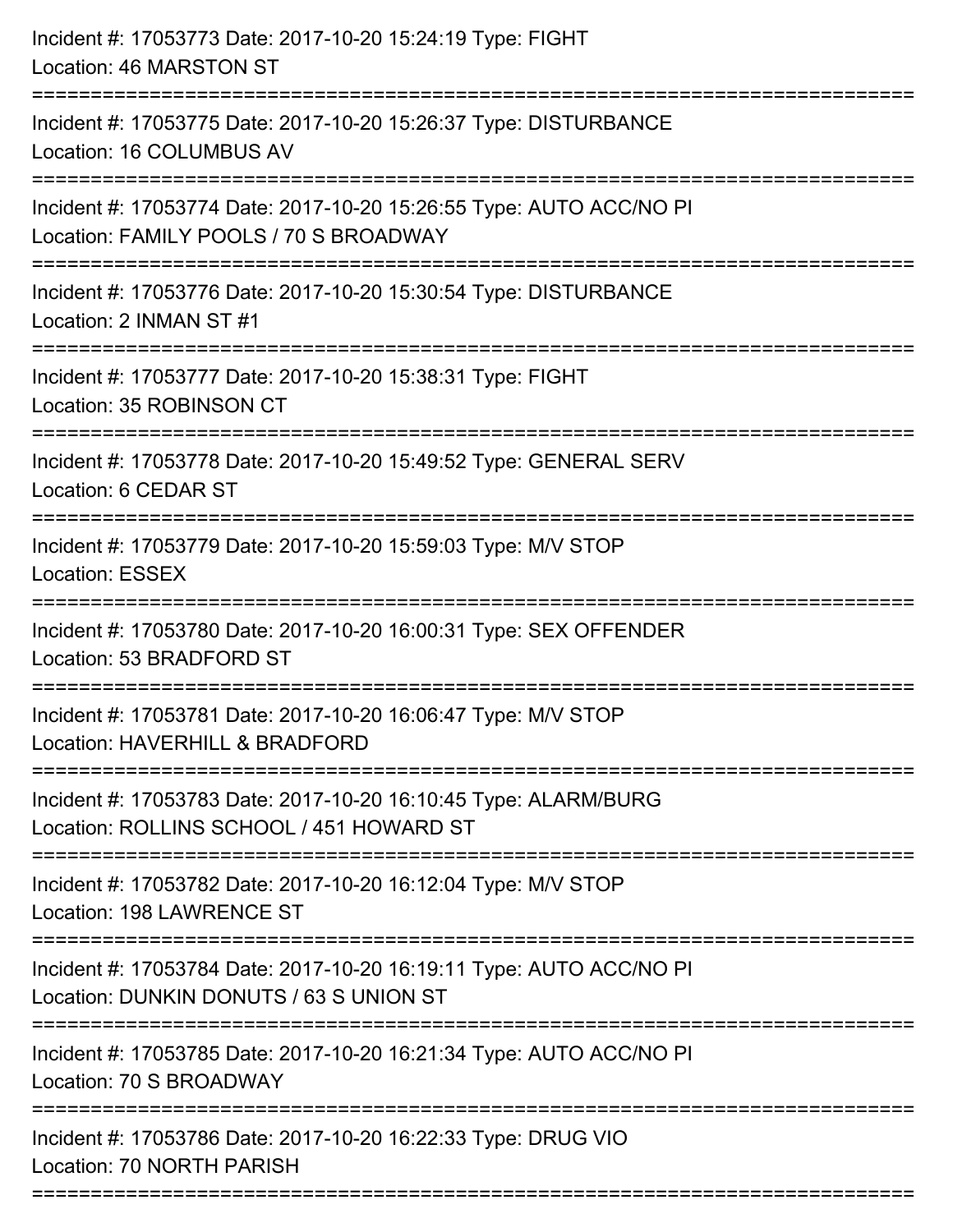Location: 1 GENERAL ST =========================================================================== Incident #: 17053788 Date: 2017-10-20 16:24:42 Type: AUTO ACC/NO PI Location: 439 S UNION ST =========================================================================== Incident #: 17053789 Date: 2017-10-20 16:48:35 Type: FIGHT Location: 623 ESSEX ST =========================================================================== Incident #: 17053790 Date: 2017-10-20 17:09:19 Type: DRUG VIO Location: 176 NEWBURY ST =========================================================================== Incident #: 17053791 Date: 2017-10-20 17:31:47 Type: AUTO ACC/UNK PI Location: WINTHROP AV & MARKET BASKET PLAZA =========================================================================== Incident #: 17053792 Date: 2017-10-20 17:32:30 Type: SUS PERS/MV Location: BROADWAY AV & WEST ST =========================================================================== Incident #: 17053793 Date: 2017-10-20 17:42:08 Type: SUS PERS/MV Location: 157 MARGIN ST =========================================================================== Incident #: 17053794 Date: 2017-10-20 17:55:31 Type: M/V STOP Location: 140 MARSTON ST =========================================================================== Incident #: 17053795 Date: 2017-10-20 17:57:05 Type: MV/BLOCKING Location: 48 MANCHESTER ST =========================================================================== Incident #: 17053796 Date: 2017-10-20 17:57:41 Type: GUN CALL Location: 210 BROADWAY =========================================================================== Incident #: 17053797 Date: 2017-10-20 18:00:56 Type: DRUG OVERDOSE Location: BLANCHARD ST =========================================================================== Incident #: 17053798 Date: 2017-10-20 18:06:02 Type: TRESPASSING Location: 90 BROADWAY =========================================================================== Incident #: 17053800 Date: 2017-10-20 18:10:19 Type: GENERAL SERV Location: 7 HOWE CT #2 =========================================================================== Incident #: 17053799 Date: 2017-10-20 18:10:26 Type: DISTURBANCE Location: 6 OAKLAND RD

===========================================================================

Incident #: 17053801 Date: 2017 10 2017 10 2017 Date: 2017 10 2018 10 2018 10 2018 10 2018 10 2018 10 2018 10<br>.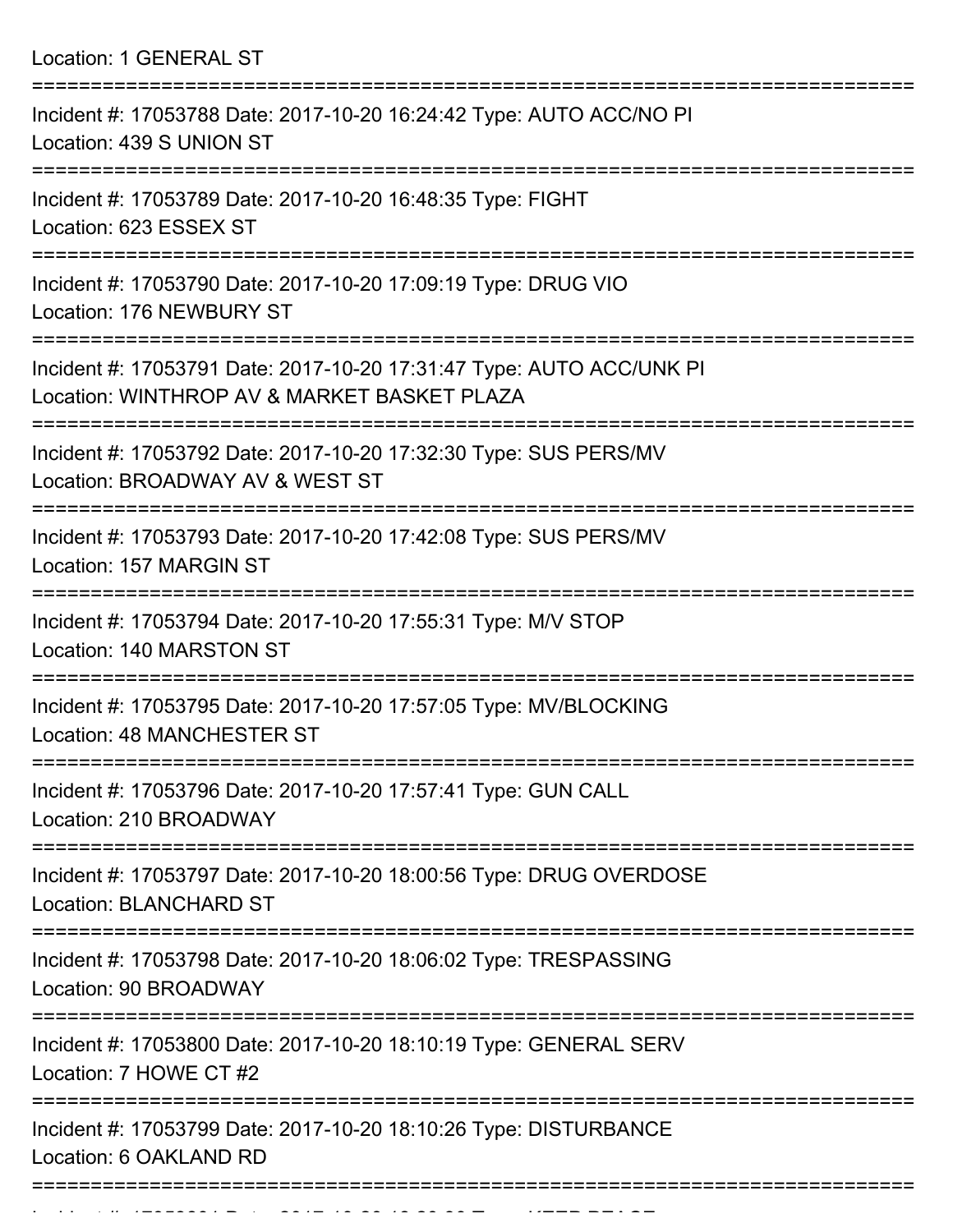Location: 110 JACKSON ST

| Incident #: 17053802 Date: 2017-10-20 18:25:35 Type: SUICIDE ATTEMPT<br>Location: 4A SALEM ST                                  |
|--------------------------------------------------------------------------------------------------------------------------------|
| Incident #: 17053803 Date: 2017-10-20 18:32:22 Type: AUTO ACC/UNK PI<br>Location: MCDONALDS / 50 BROADWAY                      |
| Incident #: 17053804 Date: 2017-10-20 18:35:38 Type: M/V STOP<br>Location: LOWELL ST & WINTER ST                               |
| Incident #: 17053805 Date: 2017-10-20 18:43:57 Type: GENERAL SERV<br>Location: 74 UNION ST                                     |
| Incident #: 17053806 Date: 2017-10-20 18:49:55 Type: A&B PAST<br>Location: 378 LOWELL ST FL 1                                  |
| Incident #: 17053808 Date: 2017-10-20 18:58:09 Type: MISSING PERS<br>Location: 85 NEWBURY ST                                   |
| Incident #: 17053807 Date: 2017-10-20 18:58:33 Type: M/V STOP<br>Location: BAILEY ST & S UNION ST                              |
| Incident #: 17053809 Date: 2017-10-20 19:17:28 Type: ALARM/BURG<br>Location: 25 MARSTON ST #101                                |
| Incident #: 17053810 Date: 2017-10-20 19:19:21 Type: GENERAL SERV<br>Location: 7 HOWE CT                                       |
| ==================<br>Incident #: 17053811 Date: 2017-10-20 19:20:24 Type: AUTO ACC/NO PI<br>Location: SOUTH CANAL & MERRIMACK |
| Incident #: 17053812 Date: 2017-10-20 19:51:39 Type: LOUD NOISE<br>Location: BROADWAY & FLORENCE ST                            |
| Incident #: 17053814 Date: 2017-10-20 20:20:12 Type: M/V STOP<br>Location: BROADWAY & GREEN ST                                 |
| Incident #: 17053813 Date: 2017-10-20 20:21:23 Type: LIC PLATE STO<br>Location: TRAIN STATION / 211 MERRIMACK ST               |
|                                                                                                                                |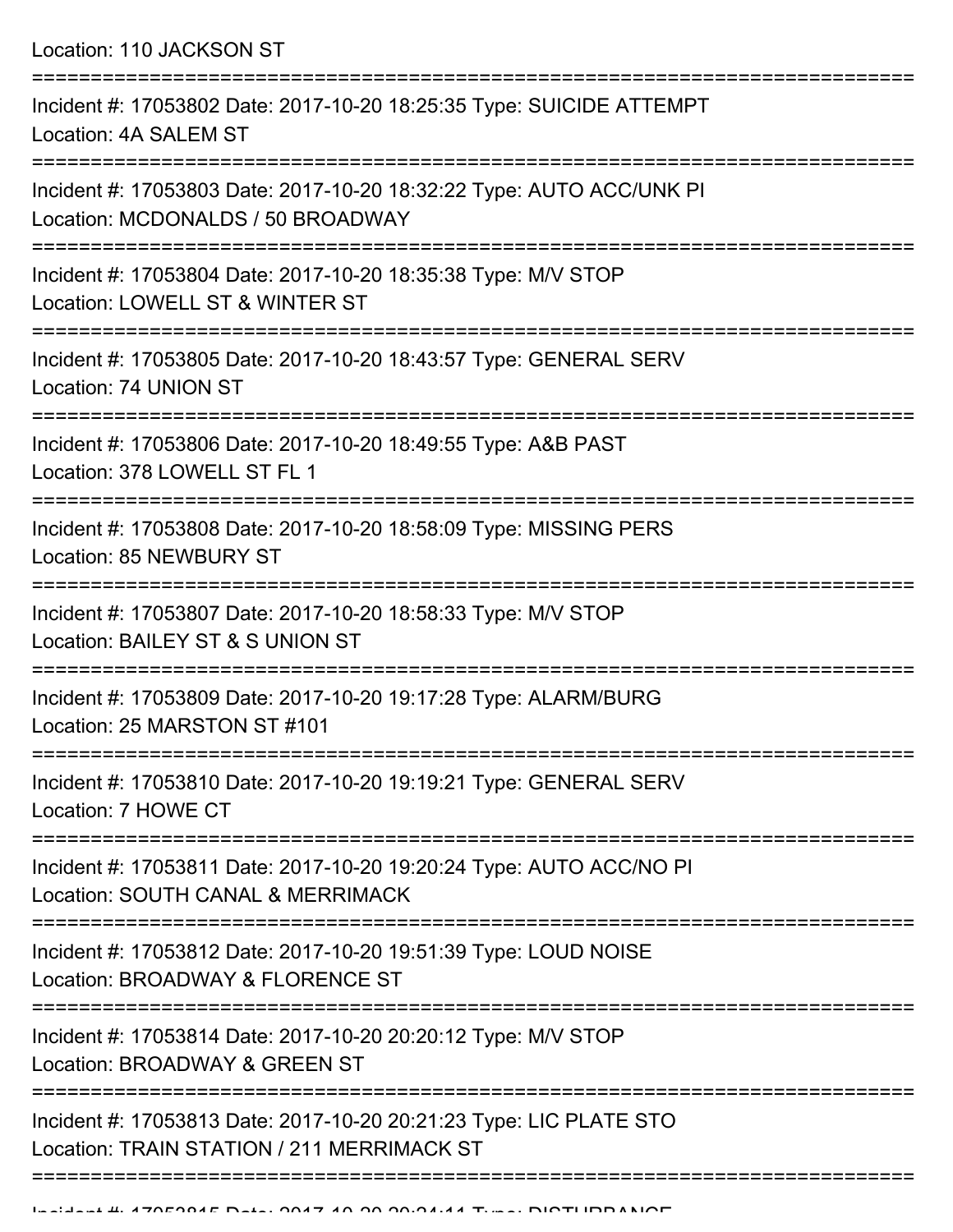## Location: BEACON ST

| Incident #: 17053816 Date: 2017-10-20 20:25:34 Type: M/V STOP<br>Location: HOWARD ST & PLATT ST                                |
|--------------------------------------------------------------------------------------------------------------------------------|
| Incident #: 17053818 Date: 2017-10-20 20:28:24 Type: GUN CALL<br>Location: 340 LAWRENCE ST #2                                  |
| Incident #: 17053817 Date: 2017-10-20 20:30:21 Type: M/V STOP<br>Location: AMES ST & YALE ST                                   |
| Incident #: 17053819 Date: 2017-10-20 20:34:31 Type: MISSING PERS<br>Location: 488 HOWARD ST                                   |
| Incident #: 17053820 Date: 2017-10-20 21:05:25 Type: M/V STOP<br>Location: HAVERHILL ST & LAWRENCE ST                          |
| Incident #: 17053821 Date: 2017-10-20 21:10:20 Type: ROBBERY UNARM<br>Location: 53 BOXFORD ST #1                               |
| Incident #: 17053822 Date: 2017-10-20 21:14:31 Type: M/V STOP<br>Location: PHILLIPS ST & SALEM ST                              |
| Incident #: 17053823 Date: 2017-10-20 21:15:35 Type: M/V STOP<br><b>Location: 290 MERRIMACK ST</b><br><u> ----------------</u> |
| Incident #: 17053824 Date: 2017-10-20 21:19:47 Type: M/V STOP<br>Location: 280 MERRIMACK ST                                    |
| Incident #: 17053825 Date: 2017-10-20 21:23:07 Type: M/V STOP<br>Location: 267 BROADWAY                                        |
| Incident #: 17053826 Date: 2017-10-20 21:24:19 Type: M/V STOP<br>Location: 93 MARKET ST                                        |
| Incident #: 17053827 Date: 2017-10-20 21:34:06 Type: M/V STOP<br>Location: BROADWAY & TREMONT ST                               |
| Incident #: 17053828 Date: 2017-10-20 21:37:43 Type: M/V STOP<br>Location: HAVERHILL ST & JACKSON ST                           |
| Incident #: 17053829 Date: 2017-10-20 21:43:34 Type: M/V STOP                                                                  |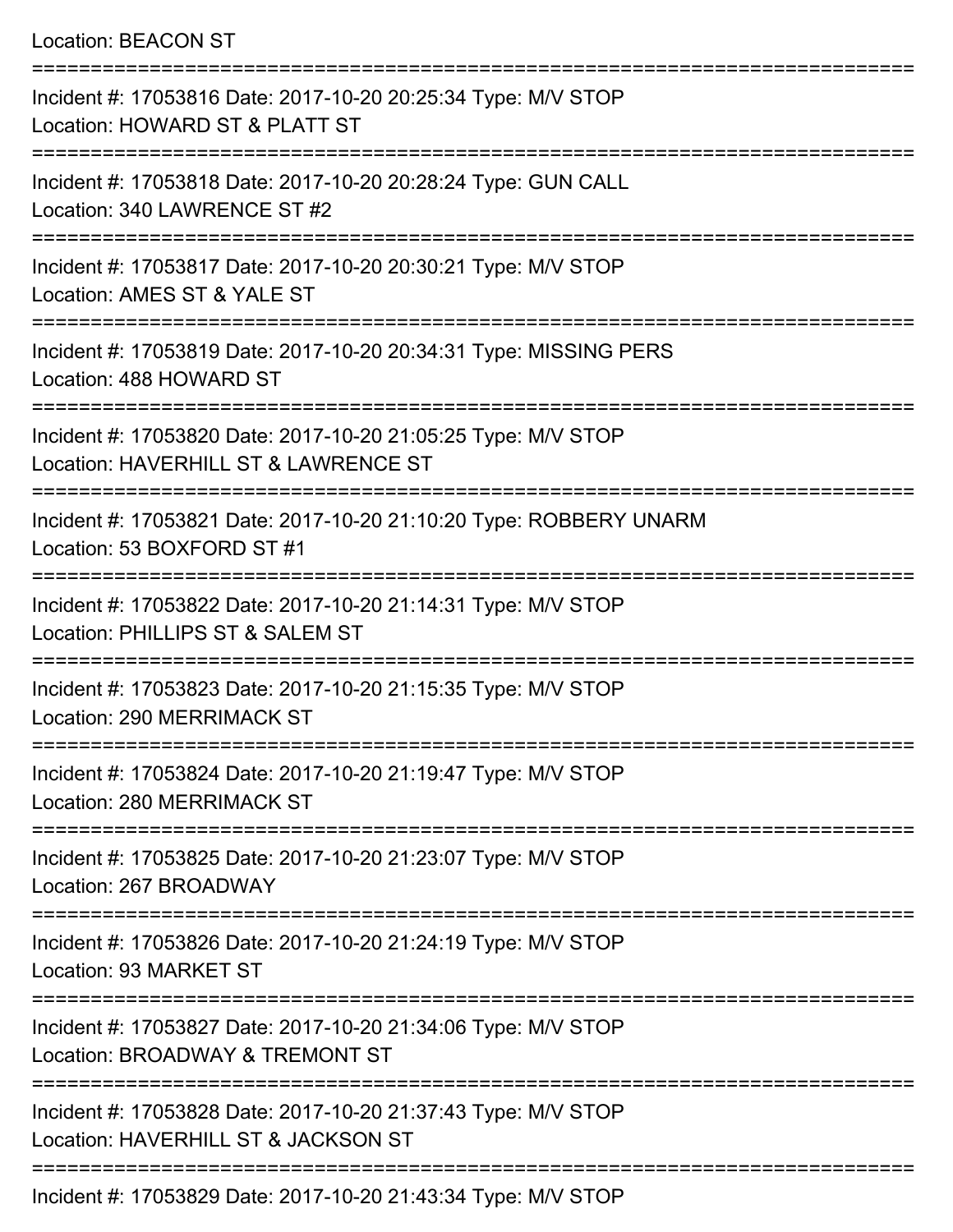| Incident #: 17053830 Date: 2017-10-20 21:45:45 Type: M/V STOP<br>Location: 262 ESSEX ST               |
|-------------------------------------------------------------------------------------------------------|
| Incident #: 17053831 Date: 2017-10-20 21:46:08 Type: M/V STOP<br>Location: 212 MARSTON ST             |
| Incident #: 17053832 Date: 2017-10-20 21:59:21 Type: M/V STOP<br>Location: HAMPSHIRE ST & PARK ST     |
| Incident #: 17053833 Date: 2017-10-20 22:05:25 Type: M/V STOP<br>Location: 200 EAST HAVERHILL ST      |
| Incident #: 17053834 Date: 2017-10-20 22:10:01 Type: PARK & WALK<br>Location: BEACON COURTS / null    |
| Incident #: 17053835 Date: 2017-10-20 22:19:40 Type: M/V STOP<br>Location: METHUEN ST & UNION ST      |
| Incident #: 17053836 Date: 2017-10-20 22:21:02 Type: M/V STOP<br>Location: BRUCE ST & THORNDIKE ST    |
| Incident #: 17053837 Date: 2017-10-20 22:24:39 Type: M/V STOP<br>Location: ARLINGTON ST & BROADWAY    |
| Incident #: 17053838 Date: 2017-10-20 22:25:32 Type: M/V STOP<br>Location: EXETER ST & WINTHROP AV    |
| Incident #: 17053839 Date: 2017-10-20 22:26:32 Type: AUTO ACC/NO PI<br>Location: ESSEX ST & MARGIN ST |
| Incident #: 17053840 Date: 2017-10-20 22:27:03 Type: LOUD NOISE<br>Location: BRADFORD ST              |
| Incident #: 17053841 Date: 2017-10-20 22:31:58 Type: LOUD NOISE<br>Location: 116 BEACON AV            |
| Incident #: 17053842 Date: 2017-10-20 22:32:35 Type: M/V STOP<br>Location: ESSEX ST & HAMPSHIRE ST    |
| Incident #: 17053843 Date: 2017-10-20 22:36:56 Type: M/V STOP                                         |